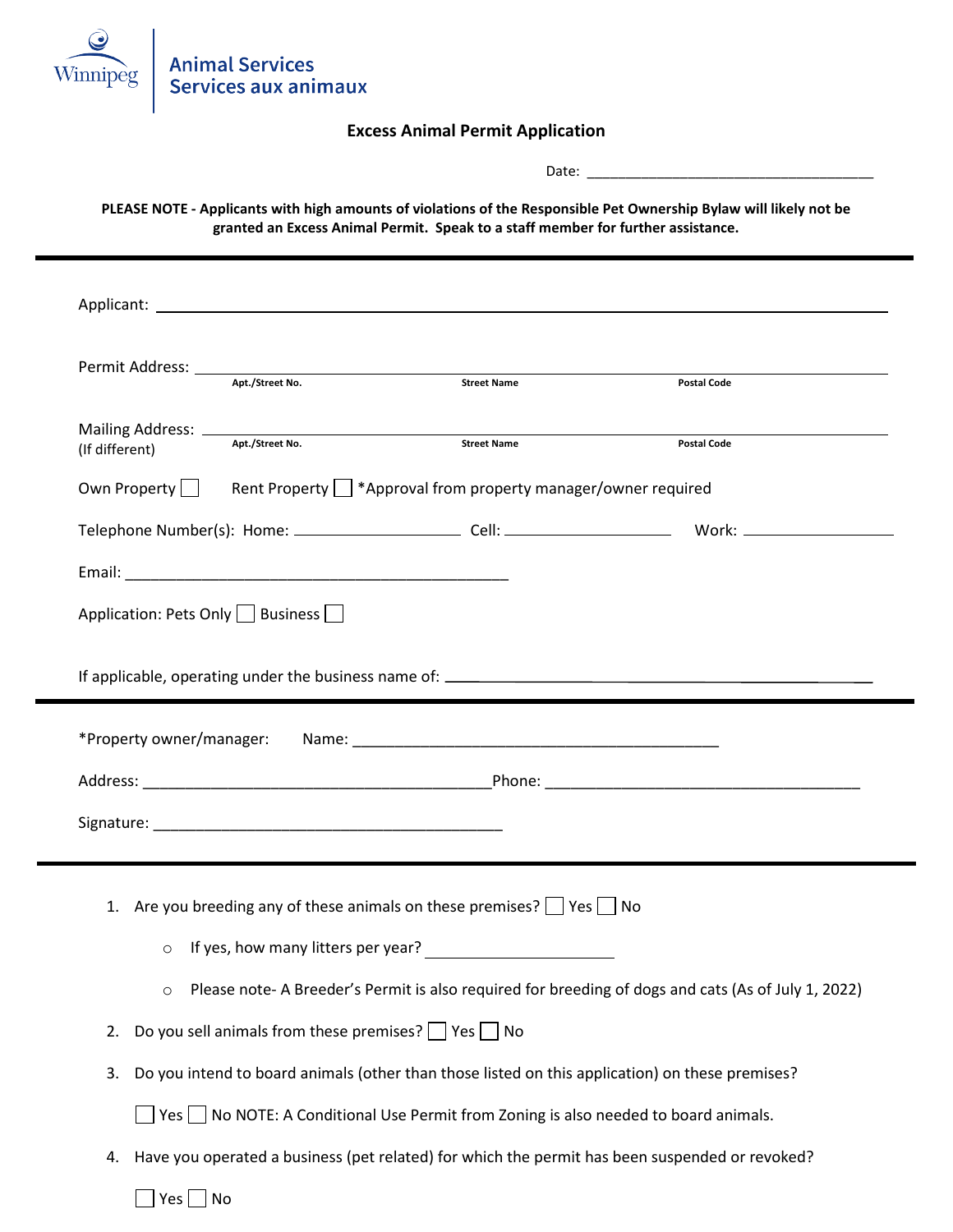

5. Have you or anyone residing in your home been investigated for animal cruelty or neglect?

 $\Box$  Yes  $\Box$  No

6. Veterinary clinic name: \_\_\_\_\_\_\_\_\_\_\_\_\_\_\_\_\_\_\_\_\_\_\_\_\_\_\_\_\_\_ Date of last visit: \_\_\_\_\_\_\_\_\_\_\_\_\_\_\_\_\_\_\_\_\_\_

### **Excess Animal Permit includes the following animals over 6 months of age:**

|            | Animal        | Name | <b>Breed</b> | Male/Female<br>Neuter/Spay | <b>Current License</b><br><b>Number</b> | Colour | Age | Rabies<br>vaccine<br>expiry<br>date |
|------------|---------------|------|--------------|----------------------------|-----------------------------------------|--------|-----|-------------------------------------|
| $\Box$ Cat | $\Box$ Dog    |      |              |                            |                                         |        |     |                                     |
| $\Box$ Cat | $\Box$ Dog    |      |              |                            |                                         |        |     |                                     |
| $\Box$ Cat | $\Box$ Dog    |      |              |                            |                                         |        |     |                                     |
| $\Box$ Cat | $\Box$ Dog    |      |              |                            |                                         |        |     |                                     |
| $\Box$ Cat | $\Box$ Dog    |      |              |                            |                                         |        |     |                                     |
| $\Box$ Cat | $\Box$ Dog    |      |              |                            |                                         |        |     |                                     |
| $\Box$ Cat | $\Box$ Dog    |      |              |                            |                                         |        |     |                                     |
| $\Box$ Cat | $\Box$<br>Dog |      |              |                            |                                         |        |     |                                     |
| $\Box$ Cat | $\Box$ Dog    |      |              |                            |                                         |        |     |                                     |
| $\Box$ Cat | $\Box$ Dog    |      |              |                            |                                         |        |     |                                     |

- 1. It is a condition of every excess animal permit that the permit holder must comply with The Responsible Pet Ownership By-law, *The Animal Care Act* and all other applicable legislation in respect of the dogs, cats or both dogs and cats to which the permit applies.
- 2. My personal information (name, address, phone number) forms part of the public record for the Excess Animal Permit Public Hearing process and as such will also be posted on the City of Winnipeg website.
- 3. Applicants must attend or authorize another person to represent you at the Community Committee public hearing at the date, time, and place you are advised. If the applicant fails to appear or be represented, the application will be considered in their absence.

Applicant Name the control of the control of the Applicant Signature of the control of the control of the control of the control of the control of the control of the control of the control of the control of the control of

Received by Animal Services Agency\_\_\_\_\_\_\_\_\_\_\_\_\_\_\_\_\_\_\_\_\_\_\_\_\_\_\_\_\_Activity Number\_\_\_\_\_\_\_\_\_ \_\_ \_\_\_\_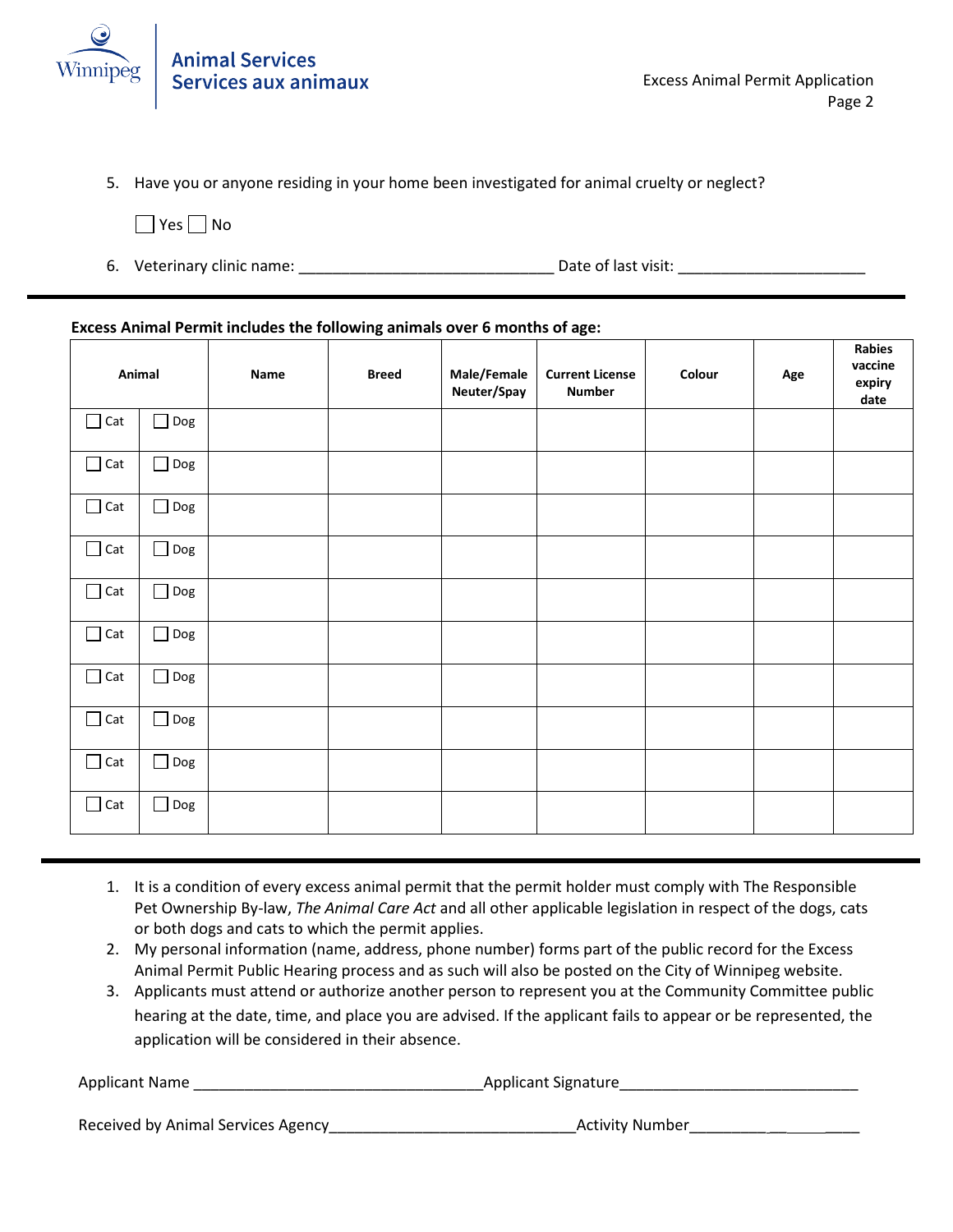

# **Excess Animal Permit requested for: Name: Address:**

## **The Responsible Pet Ownership Bylaw 92/2013 states:**

25(2) Subject to this section, unless the person holds a valid excess animal permit issued under section 26 (Procedure for obtaining excess animal permit), no person may own, harbour, keep, have in his or her possession, o *parcel of land of which he or she is the occupant a total of more than six dogs and cats over the age of six months, of which no more than four may be dogs.*

I support an Excess Animal Permit for: \_\_\_\_ Number of cats \_\_\_\_ Number of dogs at the Address:

| <b>Date</b> | <b>Name</b> | <b>Address</b> | <b>Phone Number</b> | Signature |
|-------------|-------------|----------------|---------------------|-----------|
|             |             |                |                     |           |
|             |             |                |                     |           |
|             |             |                |                     |           |
|             |             |                |                     |           |
|             |             |                |                     |           |
|             |             |                |                     |           |
|             |             |                |                     |           |
|             |             |                |                     |           |
|             |             |                |                     |           |
|             |             |                |                     |           |
|             |             |                |                     |           |
|             |             |                |                     |           |
|             |             |                |                     |           |
|             |             |                |                     |           |
|             |             |                |                     |           |
|             |             |                |                     |           |
|             |             |                |                     |           |
|             |             |                |                     |           |

**PLEASE NOTE: This petition forms part of the public record as part of this Excess Animal Permit Public Hearing process.**